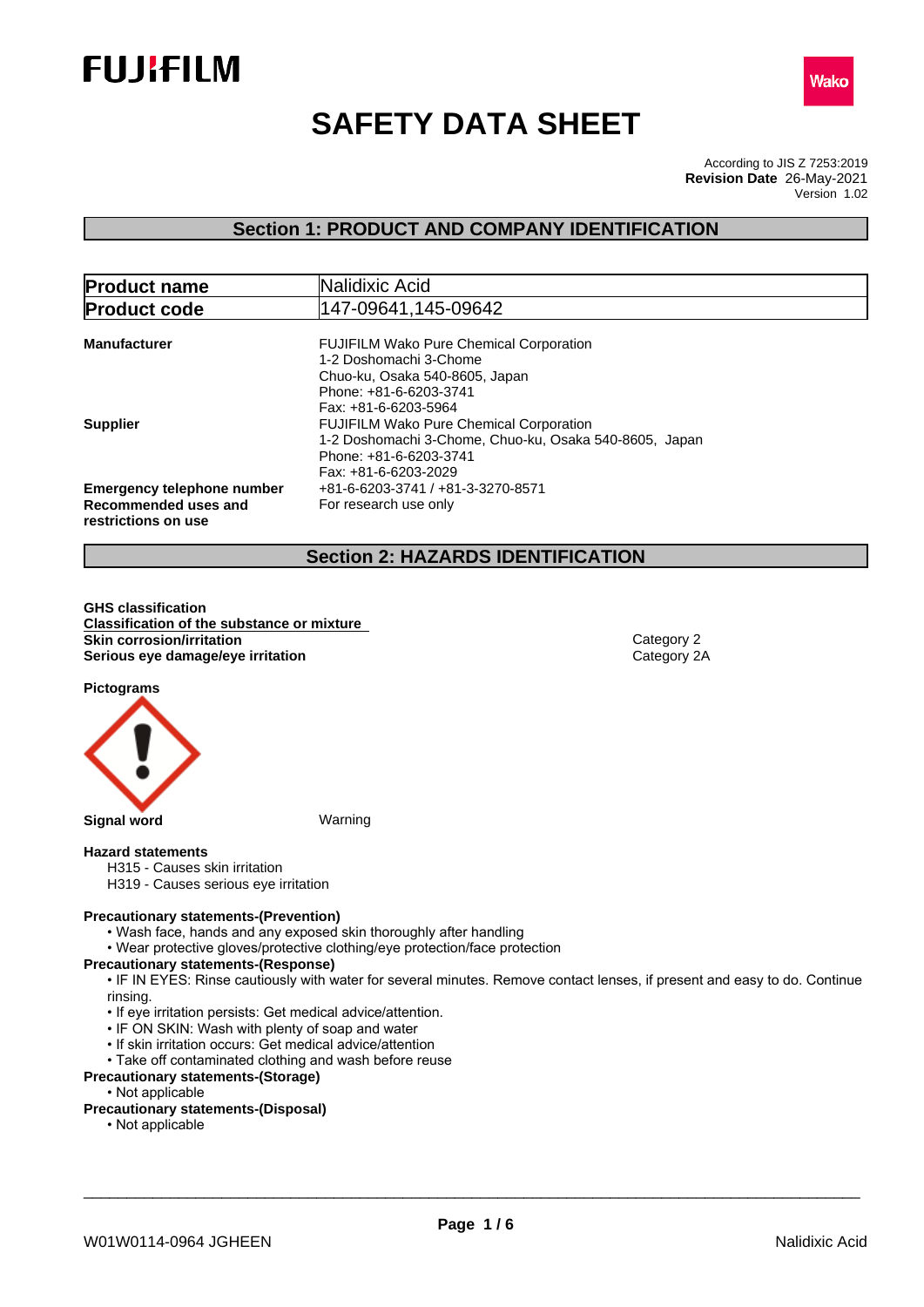**Others Other hazards** Not available

# **Section 3: COMPOSITION/INFORMATION ON INGREDIENTS**

**Single Substance or Mixture** Substance

#### **Formula** C12H12N2O3

| <b>Chemical Name</b>              | Weight-% | Molecular weight        | <b>ENCS</b> | <b>ISHL</b><br>NO. | <b>RN</b><br>CAS   |
|-----------------------------------|----------|-------------------------|-------------|--------------------|--------------------|
| $\cdots$<br>. .<br>Nalidixic acio | 98.0     | $\sim$<br>ה ה<br>232.24 | N/A         | N//                | -NR.<br>389<br>טי- |

**Impurities and/or Additives:** Not applicable

# **Section 4: FIRST AID MEASURES**

#### **Inhalation**

Remove to fresh air. If symptoms persist, call a physician.

#### **Skin contact**

Wash off immediately with soap and plenty of water. If symptoms persist, call a physician.

#### **Eye contact**

IF IN EYES: Rinse cautiously with water for several minutes. Remove contact lenses, if present and easy to do. Continue rinsing. Immediate medical attention is required.

# **Ingestion**

Rinse mouth. Never give anything by mouth to an unconscious person. Call a physician or poison control center immediately. Do not induce vomiting without medical advice.

#### **Protection of first-aiders**

Use personal protective equipment as required.

# **Section 5: FIRE FIGHTING MEASURES**

#### **Suitable extinguishing media**

Water spray (fog), Carbon dioxide (CO2), Foam, Extinguishing powder, Sand

#### **Unsuitable extinguishing media**

No information available

## **Specific hazards arising from the chemical product**

Thermal decomposition can lead to release of irritating and toxic gases and vapors.

#### **Special extinguishing method**

No information available

## **Special protective actions for**

### **fire-fighters**

Use personal protective equipment as required.Firefighters should wear self-contained breathing apparatus and full firefighting turnout gear.

# **Section 6: ACCIDENTAL RELEASE MEASURES**

#### **Personal precautions, protective equipment and emergency procedures**

For indoor, provide adequate ventilation process until the end of working. Deny unnecessary entry other than the people involved by, for example, using a rope. While working, wear appropriate protective equipments to avoid adhering it on skin, or inhaling the gas. Work from windward, and retract the people downwind.

#### **Environmental precautions**

To be careful not discharged to the environment without being properly handled waste water contaminated.

# **Methods and materials for contaminent and methods and materials for cleaning up**

Sweep up and gather scattered particles, and collect it in an empty airtight container.

# **Recoverly, neutralization**

No information available

#### **Secondary disaster prevention measures**

Clean contaminated objects and areas thoroughly observing environmental regulations.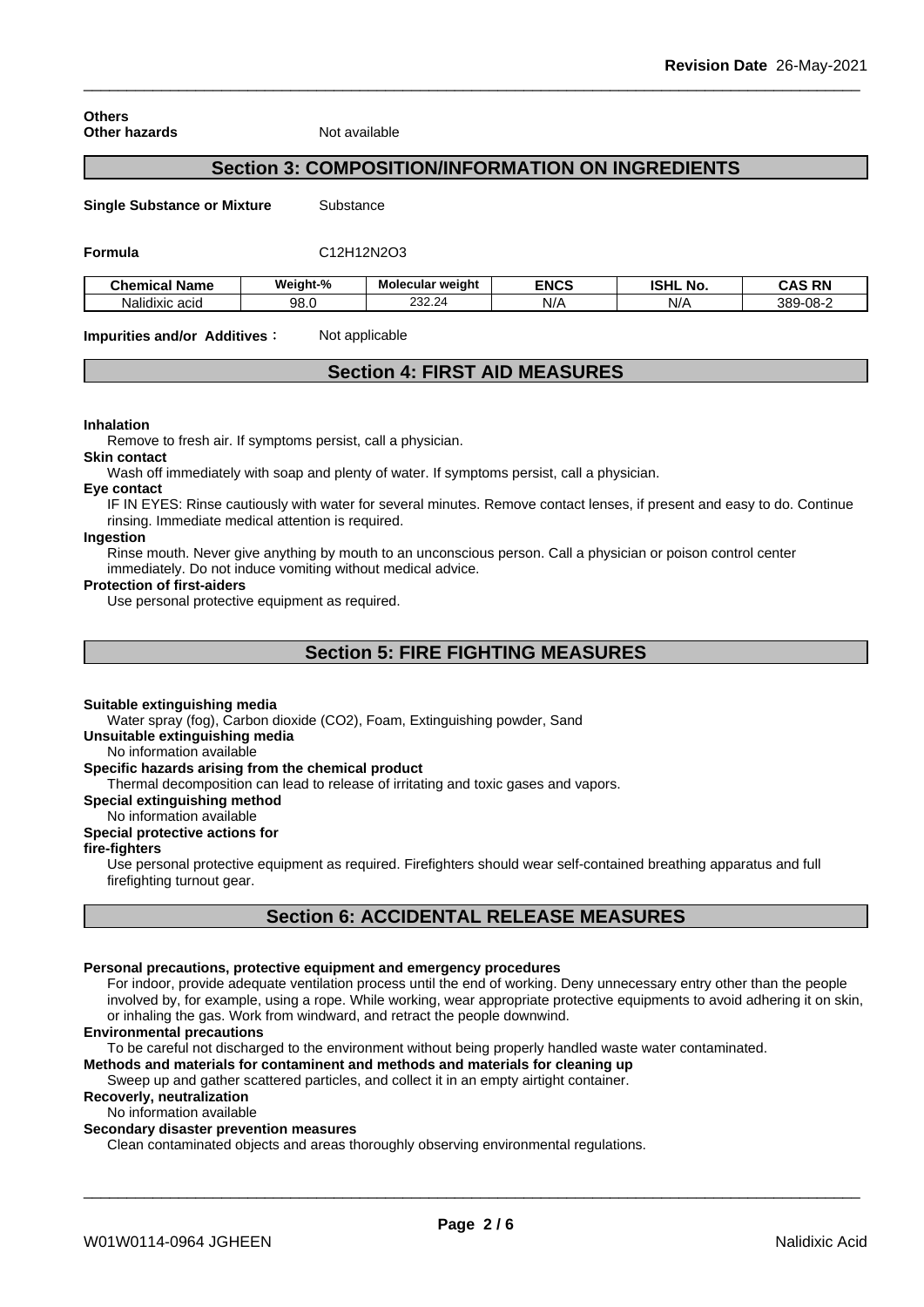# **Section 7: HANDLING AND STORAGE**

### **Handling**

#### **Technical measures**

Avoid contact with strong oxidizing agents. Use with local exhaust ventilation.

#### **Precautions**

Do not rough handling containers, such as upsetting, falling, giving a shock, and dragging. Prevent leakage, overflow, and scattering. Not to generate steam and dust in vain. Seal the container after use. After handling, wash hands and face, and then gargle. In places other than those specified, should not be smoking or eating and drinking. Should not be brought contaminated protective equipment and gloves to rest stops. Deny unnecessary entry of non-emergency personnel to the handling area.

#### **Safety handling precautions**

Avoid contact with skin, eyes or clothing. Use personal protective equipment as required.

| <u>Storage</u>            |            |
|---------------------------|------------|
| Safe storage conditions   |            |
| <b>Storage conditions</b> | Keep conta |

| oaro otorago oomannomo    |                                                                                        |
|---------------------------|----------------------------------------------------------------------------------------|
| <b>Storage conditions</b> | Keep container protect from light, store                                               |
|                           | in well-ventilated place at room temperature (preferably cool). Keep container tightly |
|                           | closed.                                                                                |
| Safe packaging material   | Glass                                                                                  |
| Incompatible substances   | Strong oxidizing agents                                                                |
|                           |                                                                                        |

# **Section 8: EXPOSURE CONTROLS/PERSONAL PROTECTION**

#### **Engineering controls**

In case of indoor workplace, seal the source or use a local exhaust system. Provide the safety shower facility, and handand eye-wash facility. And display their position clearly.

**Exposure limits** This product, as supplied, does not contain any hazardous materials with occupational exposure limits established by the region specific regulatory bodies.

# **Personal protective equipment Respiratory protection** Dust mask<br> **Frotection** Protection aloves **Hand protection**

**Eye protection protective eyeglasses or chemical safety goggles** Skin and body protection Long-sleeved work clothes, protective boots

**General hygiene considerations**

Handle in accordance with good industrial hygiene and safety practice.

# **Section 9: PHYSICAL AND CHEMICAL PROPERTIES**

| <b>Form</b>                                            |                              |
|--------------------------------------------------------|------------------------------|
| Color                                                  | White - pale yellowish brown |
| Appearance                                             | crystals - powder            |
| Odor                                                   | No data available            |
| <b>Melting point/freezing point</b>                    | 230 °C                       |
| Boiling point, initial boiling point and boiling range | No data available            |
| Flammability                                           | No data available            |
| <b>Evaporation rate:</b>                               | No data available            |
| Flammability (solid, gas):                             | No data available            |
| Upper/lower flammability or                            |                              |
| explosive limits                                       |                              |
| Upper:                                                 | No data available            |
| Lower:                                                 | No data available            |
| <b>Flash point</b>                                     | 203 $°C$                     |
| Auto-ignition temperature:                             | No data available            |
| Decomposition temperature:                             | No data available            |
| рH                                                     | No data available            |
| Viscosity (coefficient of viscosity)                   | No data available            |
| <b>Dynamic viscosity</b>                               | No data available            |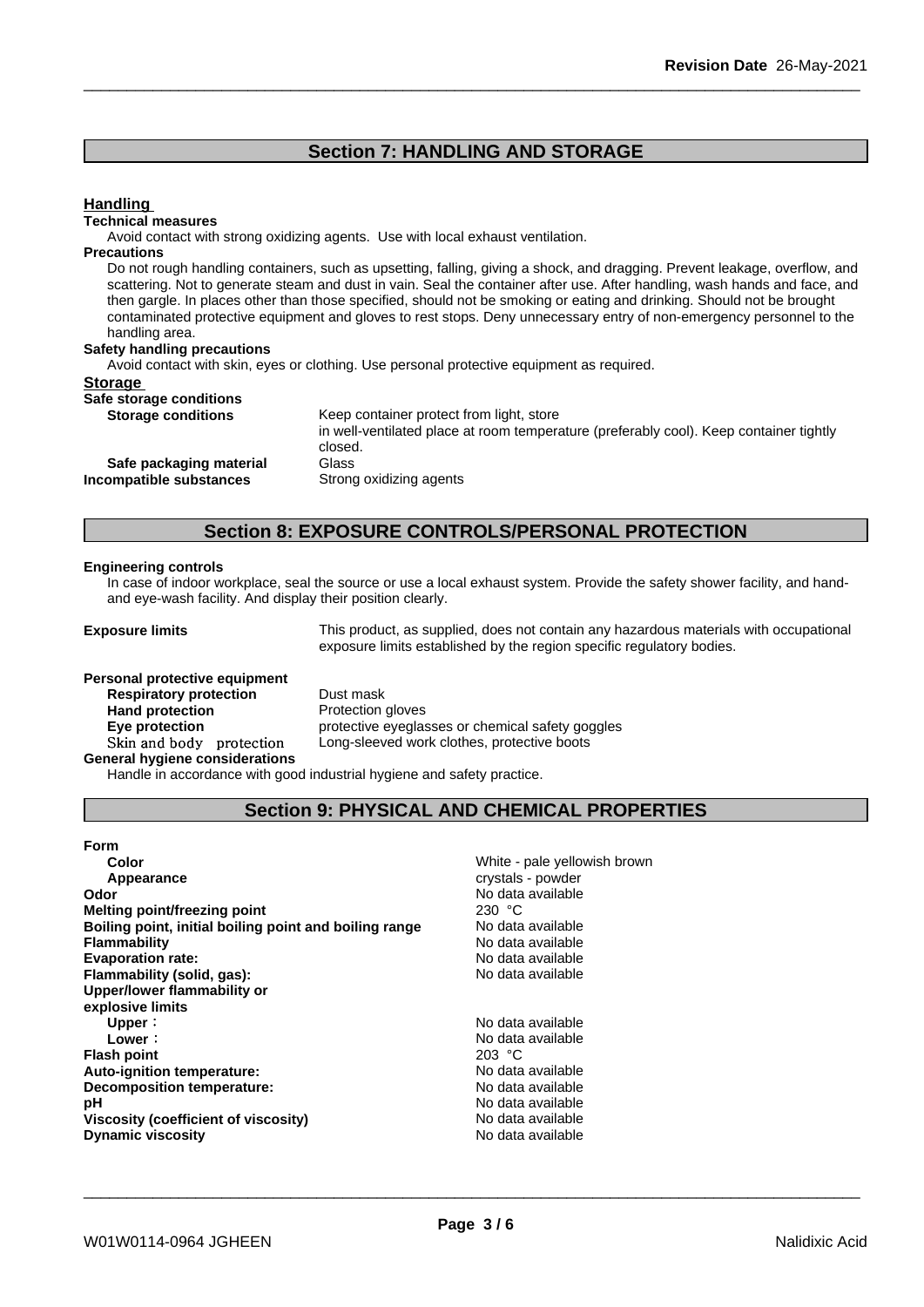**n-Octanol/water partition coefficient:(log Pow) No data available<br>
<b>Vapour pressure** No data available **Vapour pressure**<br> **Specific Gravity / Relative density**<br>
Specific Gravity / Relative density<br>  $\frac{1}{2}$  Mo data available **Specific Gravity / Relative density Vapour density**<br> **Particle characteristics**<br> **Particle characteristics**<br> **Particle characteristics Particle characteristics** 

Solubilities **Solubilities** sodium hydroxide (aq.) : soluble . . N,N-Dimethylformamide : sparingly soluble . Ethanol : very slightly soluble. water : practically insoluble,or insoluble .

# **Section 10: STABILITY AND REACTIVITY**

#### **Stability**

**Reactivity** No data available<br> **Chemical stability** May be altered by May be altered by light. **Hazardous reactions** None under normal processing **Conditions to avoid** Extremes of temperature and direct sunlight **Incompatible materials** Strong oxidizing agents **Hazardous decomposition products** Carbon monooxide (CO), Carbon dioxide (CO2), Nitrogen oxides (NOx)

# **Section 11: TOXICOLOGICAL INFORMATION**

#### **Acute toxicity**

| <b>Chemical Name</b>   | <b>D50</b><br>Dral     | <b>_D50</b><br>Dermal | .C50<br>ıtion<br>Inhala |
|------------------------|------------------------|-----------------------|-------------------------|
| .<br>Nalidixic<br>acid | (Rat)<br>2040<br>ma/ko | NI/.<br>.             | N/A                     |

**Skin irritation/corrosion** No data available **Serious eye damage/ irritation No data available Respiratory or skin sensitization** No data available **Reproductive cell mutagenicity**<br> **Carcinogenicity**<br>
Carcinogenicity<br>
No data available **Carcinogenicity** 

**Reproductive toxicity No data available Reproductive toxicity No data available STOT-single exposure**<br> **STOT-repeated exposure**<br> **STOT-repeated exposure**<br> **No data available STOT-repeated exposure Aspiration hazard** No data available

# **Section 12: ECOLOGICAL INFORMATION**

**Ecotoxicity** No information available

**Other data** No data available

**Persistence and degradability** No information available **Bioaccumulative potential** No information available **Mobility in soil**<br> **Hazard to the ozone laver** Mo information available **Hazard** to the ozone layer

# **Section 13: DISPOSAL CONSIDERATIONS**

**Waste from residues**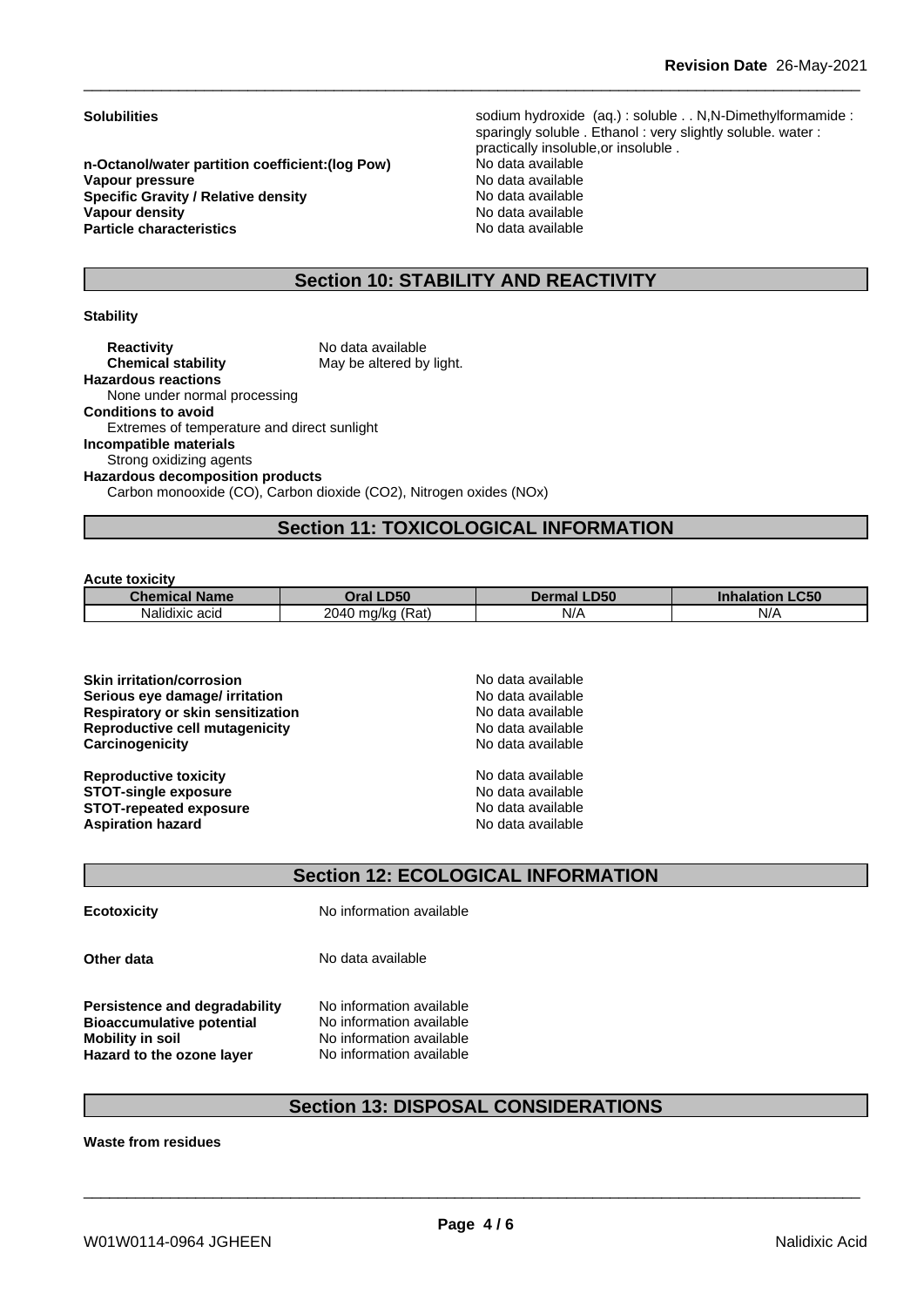Disposal should be in accordance with applicable regional, national and local laws and regulations. **Contaminated container and contaminated packaging**

Disposal should be in accordance with applicable regional, national and local laws and regulations.

# **Section 14: TRANSPORT INFORMATION**

| <b>ADR/RID</b><br>UN number<br>Proper shipping name:<br><b>UN classfication</b><br><b>Subsidiary hazard class</b>       | Not regulated            |
|-------------------------------------------------------------------------------------------------------------------------|--------------------------|
| <b>Packing group</b><br><b>Marine pollutant</b>                                                                         | Not applicable           |
| <b>IMDG</b>                                                                                                             | Not regulated            |
| <b>UN number</b><br>Proper shipping name:<br><b>UN classfication</b><br><b>Subsidiary hazard class</b><br>Packing group |                          |
| <b>Marine pollutant (Sea)</b>                                                                                           | Not applicable           |
| Transport in bulk according to<br>Annex II of MARPOL 73/78 and<br>the IBC Code                                          | No information available |
| <b>IATA</b>                                                                                                             | Not regulated            |
| <b>UN number</b>                                                                                                        |                          |
| Proper shipping name:<br><b>UN classfication</b>                                                                        |                          |
| <b>Subsidiary hazard class</b><br>Packing group                                                                         |                          |
| <b>Environmentally Hazardous</b><br><b>Substance</b>                                                                    | Not applicable           |

# **Section 15: REGULATORY INFORMATION**

| International Inventories<br><b>EINECS/ELINCS</b><br><b>TSCA</b> | Listed         |
|------------------------------------------------------------------|----------------|
| Japanese regulations                                             |                |
| <b>Fire Service Act</b>                                          | Not applicable |
| <b>Poisonous and Deleterious</b>                                 | Not applicable |
| <b>Substances Control Law</b>                                    |                |
| Industrial Safety and Health Act Not applicable                  |                |
| Regulations for the carriage                                     | Not applicable |
| and storage of dangerous                                         |                |
| goods in ship                                                    |                |
| <b>Civil Aeronautics Law</b>                                     | Not applicable |
| <b>Pollutant Release and Transfer Not applicable</b>             |                |
| <b>Register Law</b>                                              |                |
| <b>Export Trade Control Order</b>                                | Not applicable |
|                                                                  |                |

# **Section 16: OTHER INFORMATION**

| Key literature references and | NITE: National Institute of Technology and Evaluation (JAPAN)                   |
|-------------------------------|---------------------------------------------------------------------------------|
| sources for data etc.         | http://www.safe.nite.go.jp/japan/db.html                                        |
|                               | <b>IATA dangerous Goods Regulations</b>                                         |
|                               | RTECS: Registry of Toxic Effects of Chemical Substances                         |
|                               | Japan Industrial Safety and Health Association GHS Model SDS                    |
|                               | Dictionary of Synthetic Oraganic Chemistry, SSOCJ, Koudansha Scientific Co.Ltd. |
|                               | Chemical Dictionary, Kyouritsu Publishing Co., Ltd.                             |
| etc                           |                                                                                 |